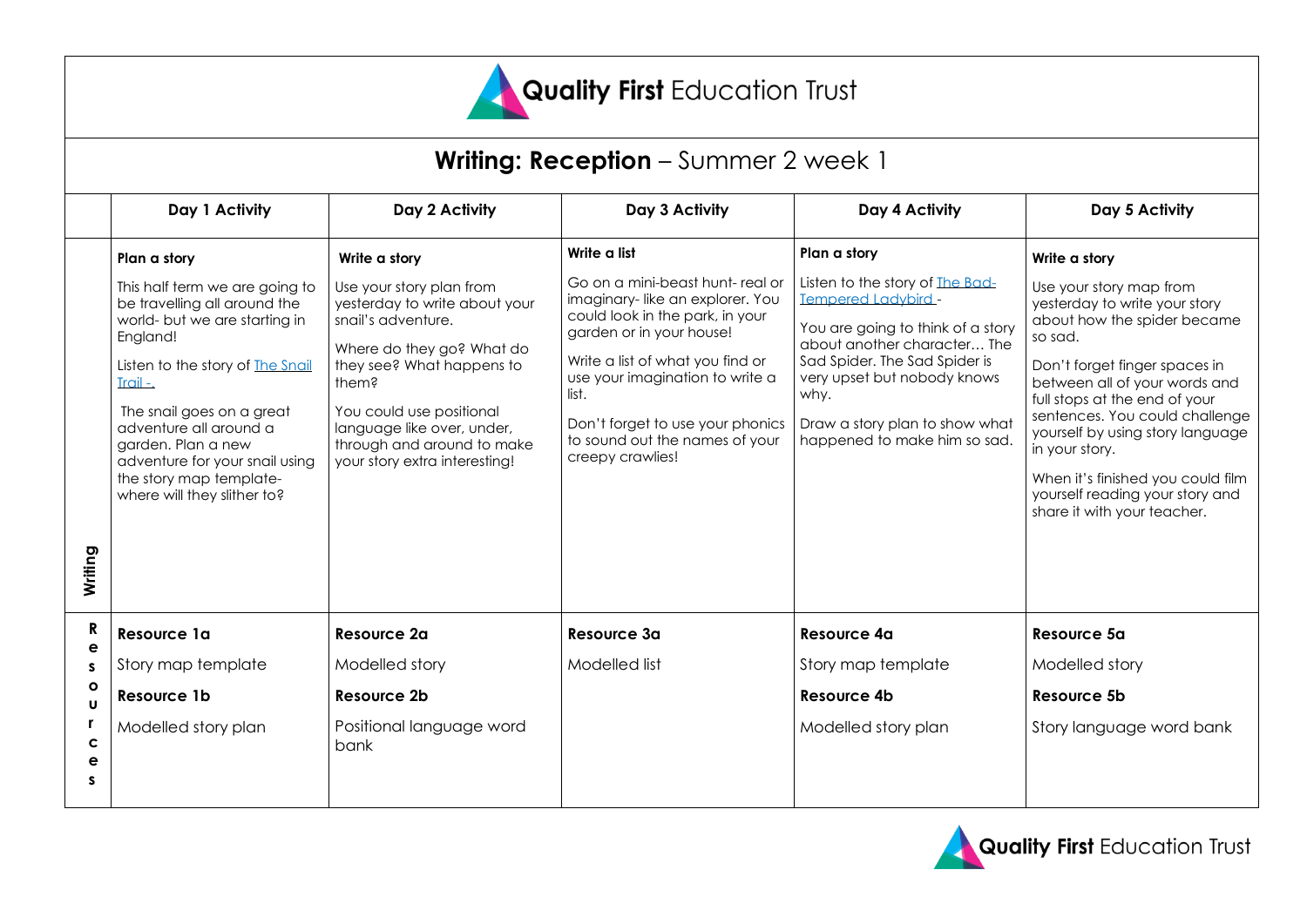



 $\Omega$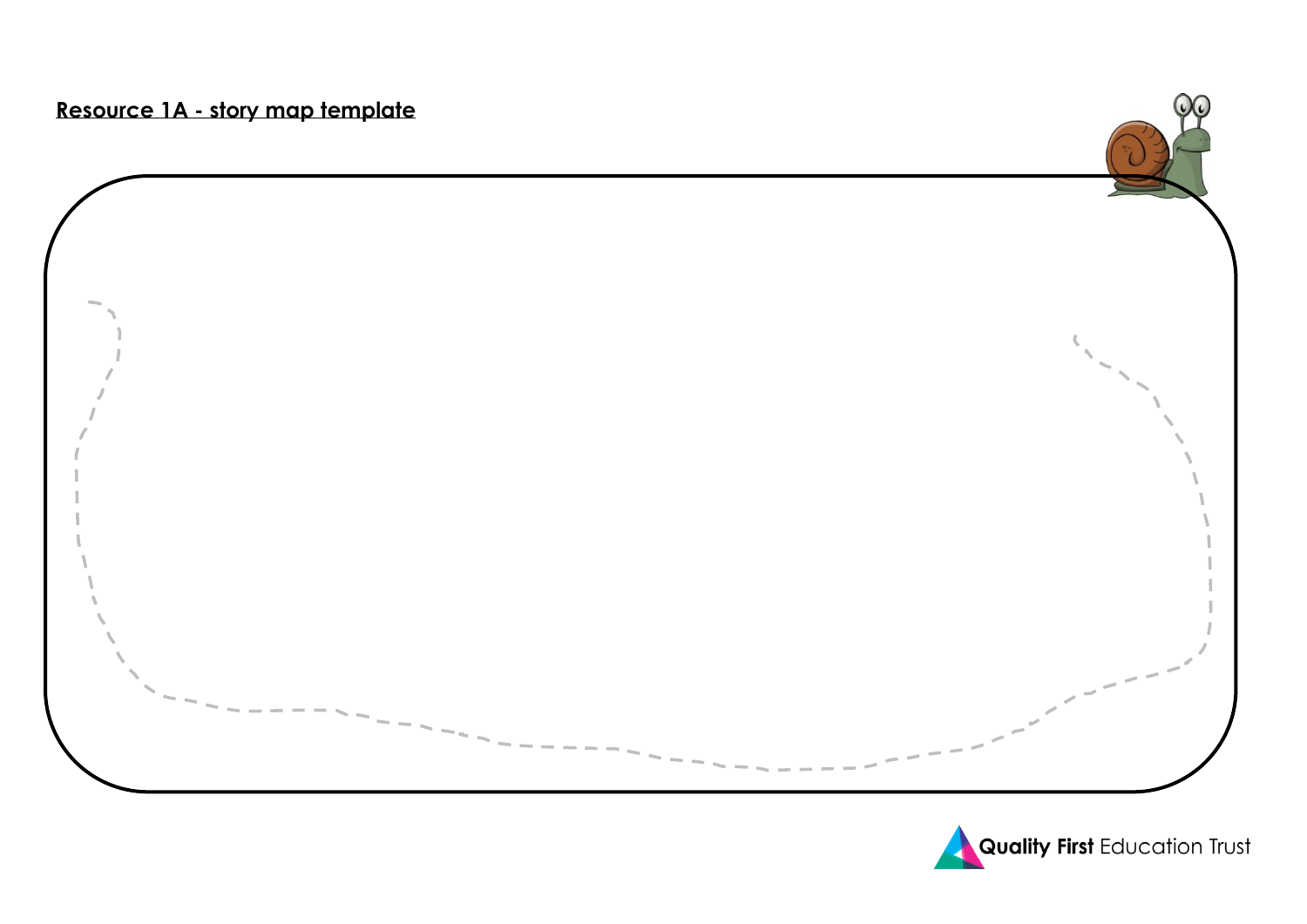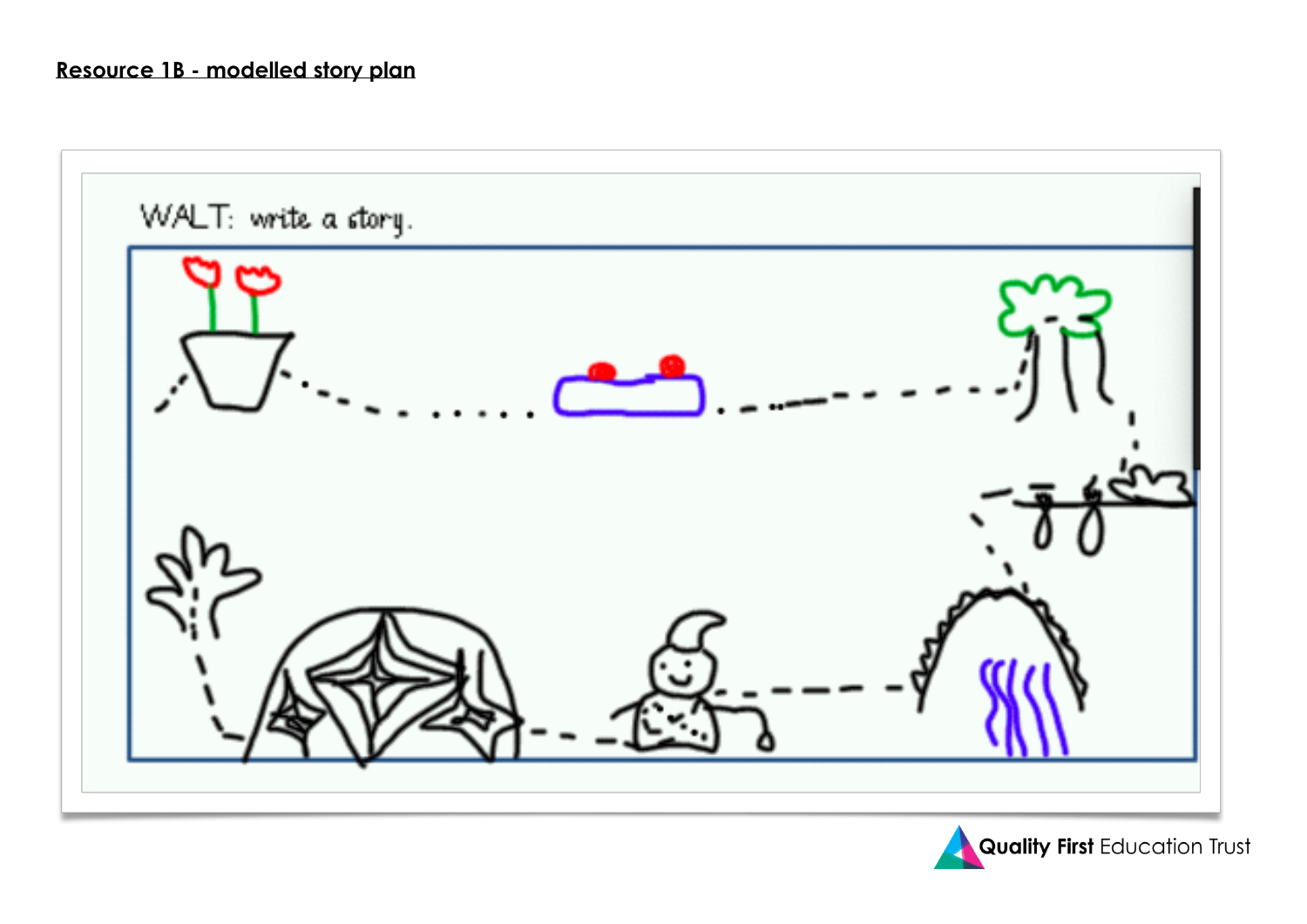### **Resource 2A – modelled story**

### Example

First the snail slowly came out of his cave. Next, the snail moved across the green grass. Then....

## Challenge

Early one morning the slimy snail slithered out of his warm plant pot. The snail slowly moves across the tall wavy grass and under a rock. Next, the snail slithers up a tall tree and .....

## **Resource 2B - Word Bank**

| on      |  |
|---------|--|
| under   |  |
| beneath |  |
| under   |  |
| next to |  |
| beside  |  |
|         |  |

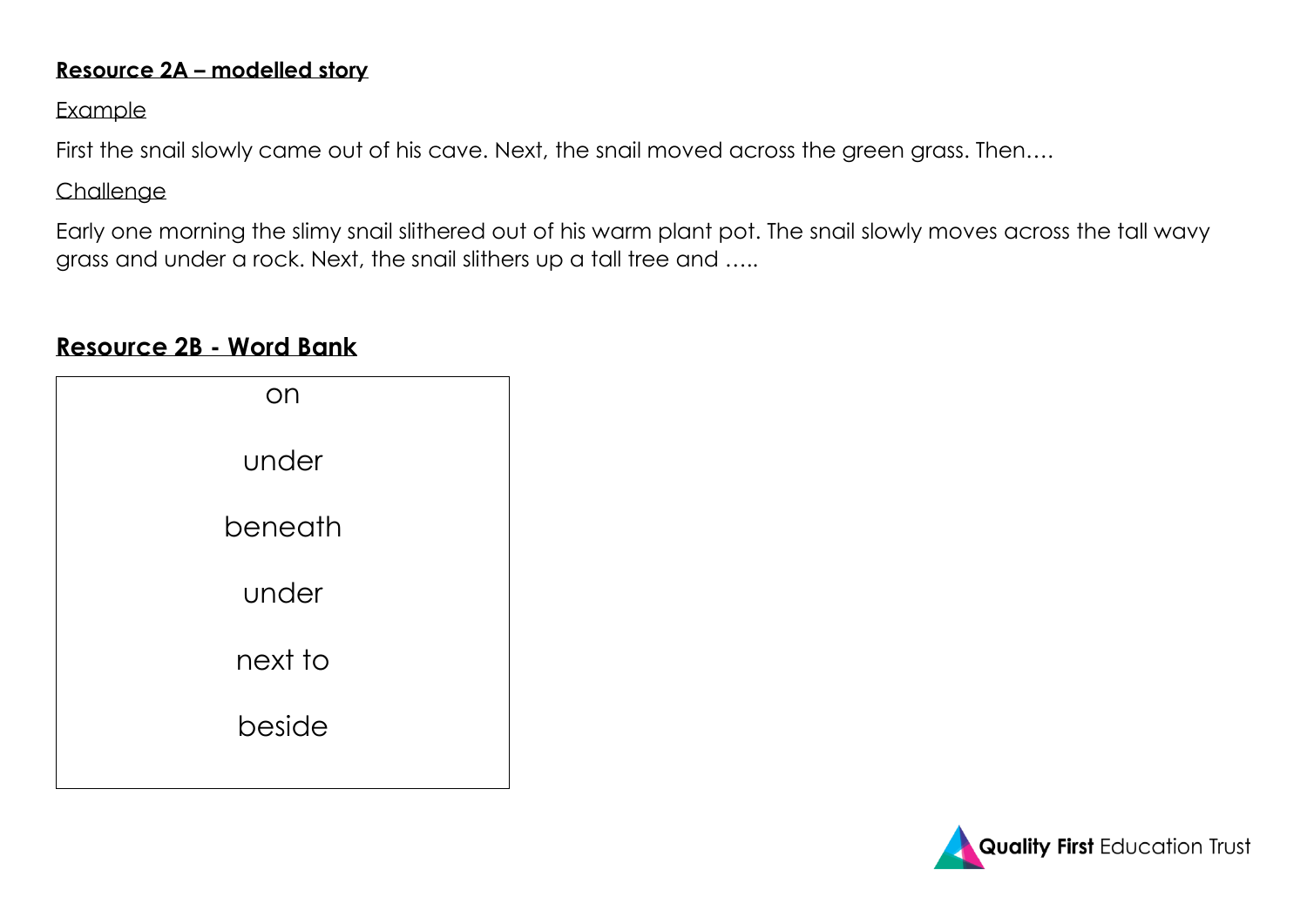| Spider      |
|-------------|
| beetle      |
| ant         |
| caterpillar |
| ladybird    |
| dragonfly   |
|             |

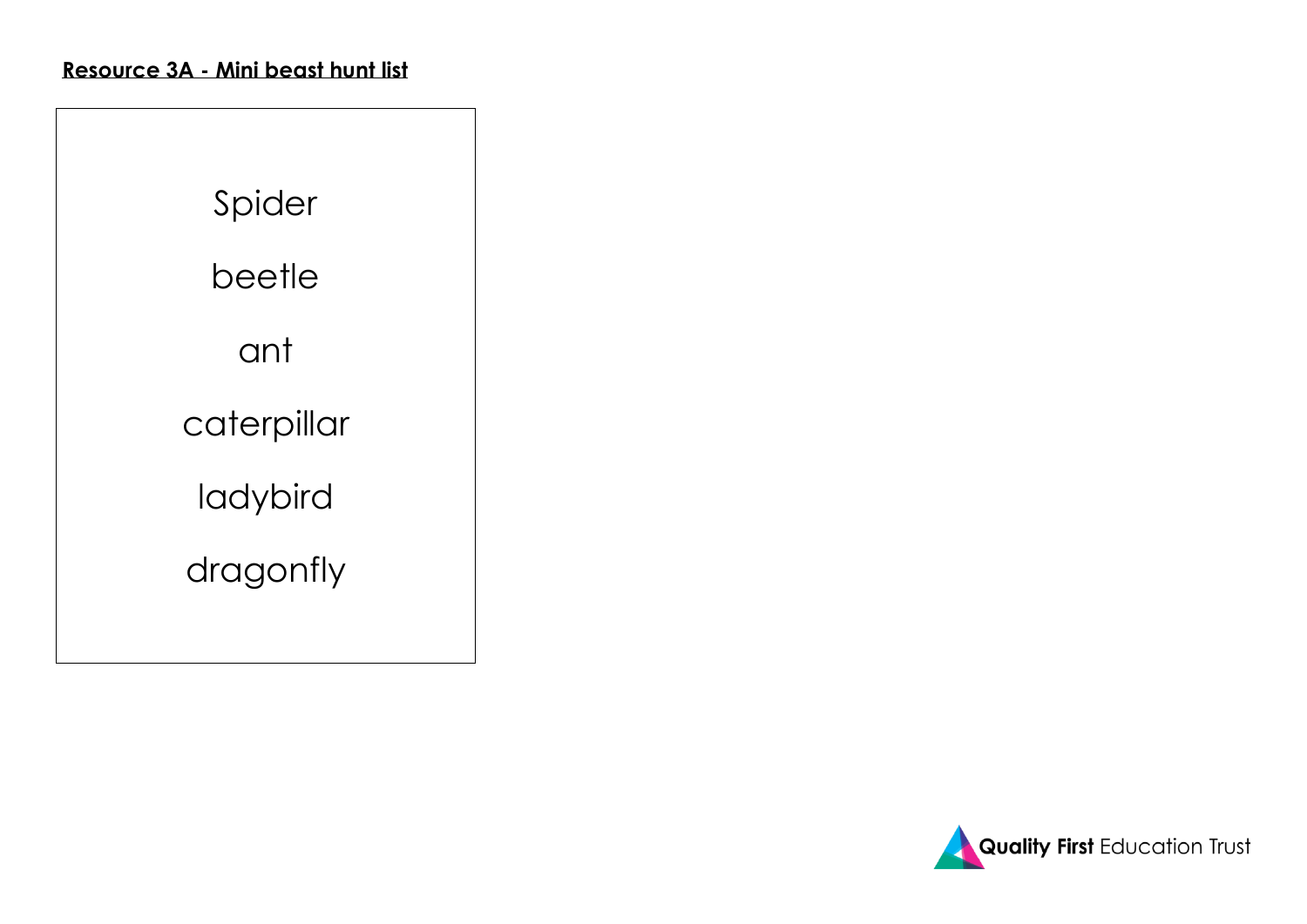

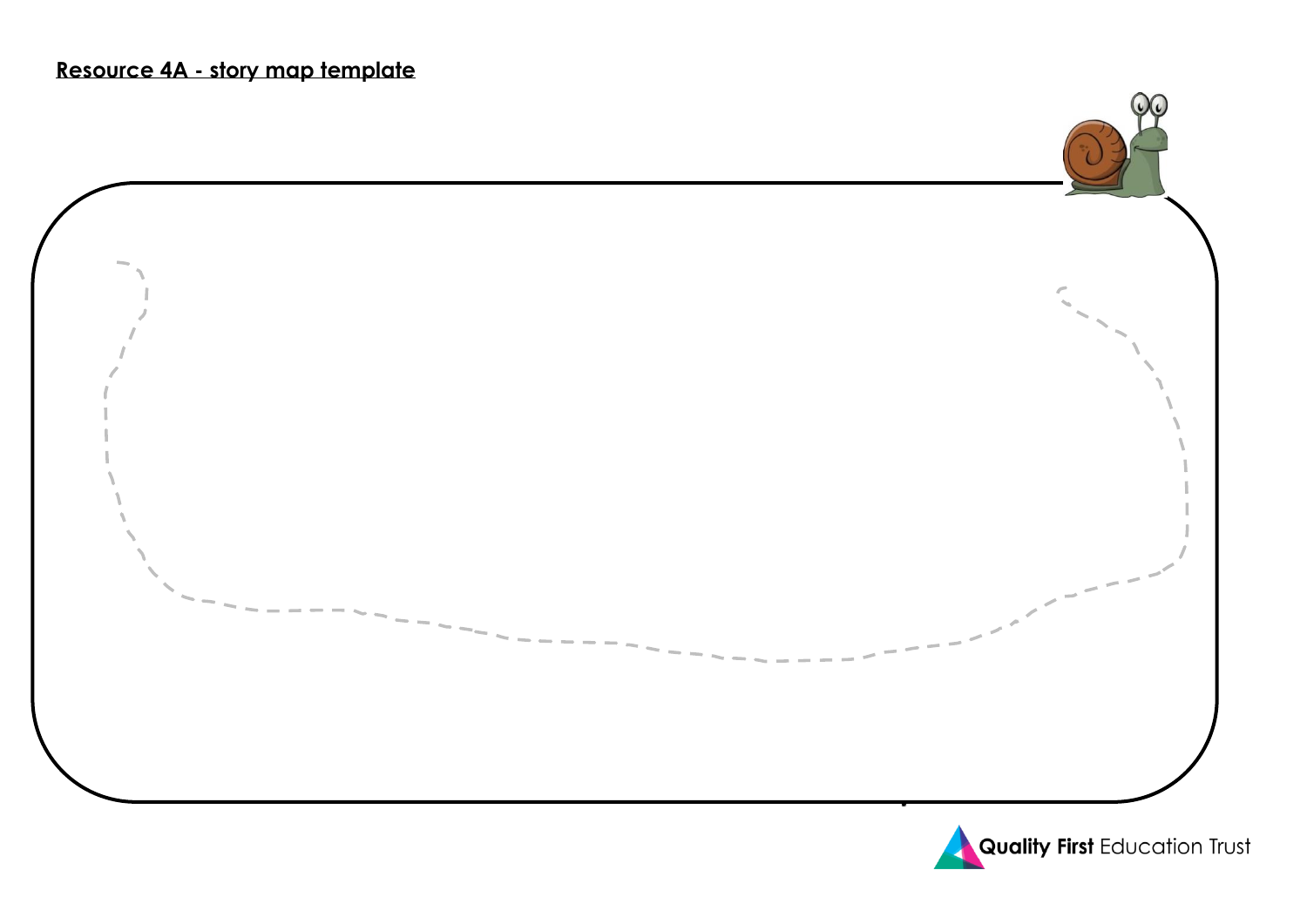